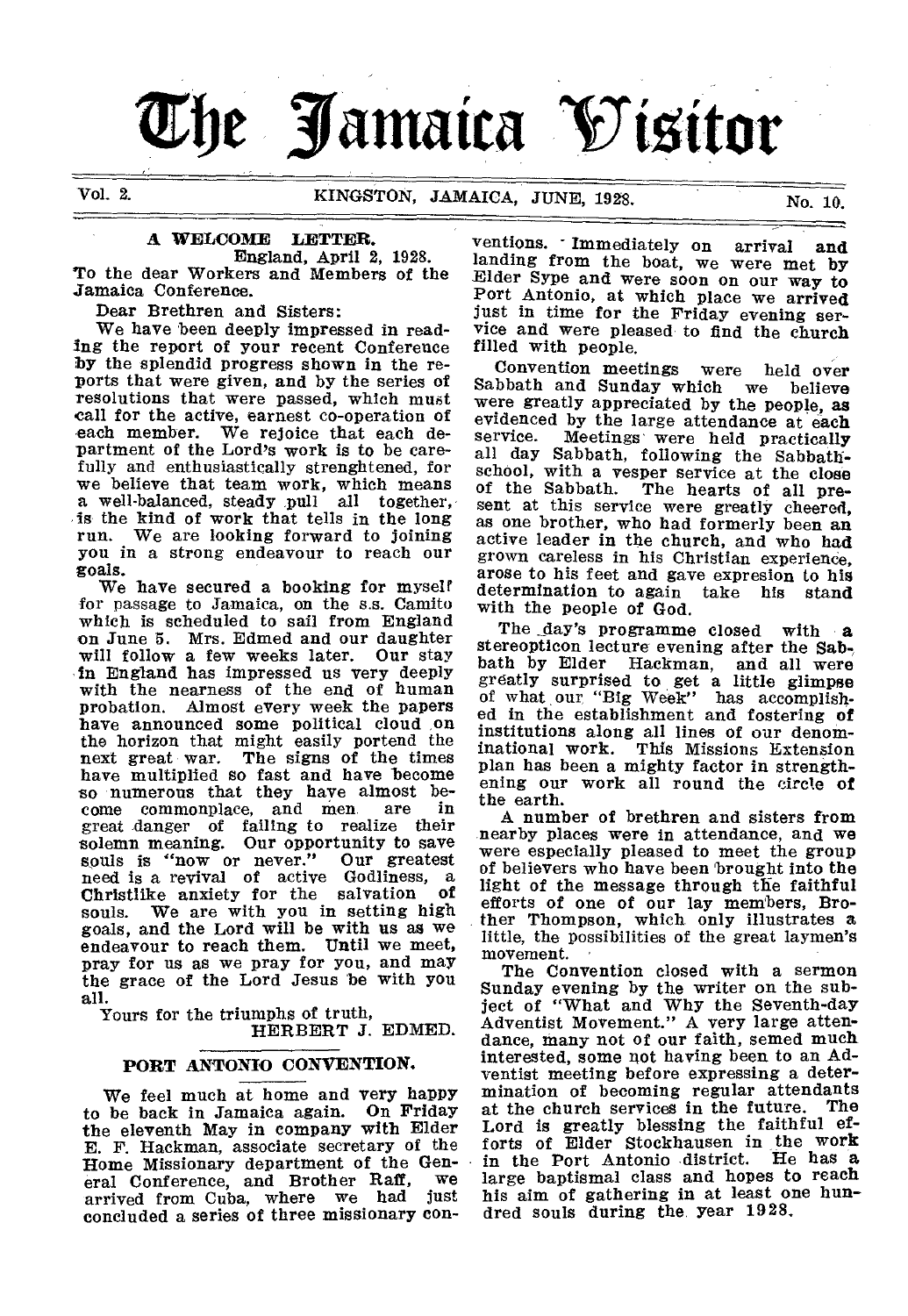As workers we greatly enjoyed the privilege of meeting with the believers in this convention and appreciated very greatly the kind hospitality enjoyed in the home of Brother and Sister Stockhausen. solicit an interest in the prayers of our believers throughout the Jamaica conference for the work in this section of the field.

#### A. R. OGDEN.

# VISIT TO CAYMAN ISLANDS.

On Thursday morning April 5th Elder Lawson and I found ourselves aboard the motor boat "Cimboco', and on our way to the Cayman Islands, to visit our work This boat, though small as compared with the large steamships, is a vast -improvement over the small sailing vessels which ply to these islands.

On Friday morning we sighted the small island of Cayman Brac, which from the south-east gave the appearance of a great stone fortress rising in a sheer wall nearly 150 feet high. As we rounded the east end and came along the north coast,<br>we found that there was a low, sandy. we found that there was a low, beach about a half mile wide reaching out from the bluff and extending the entirelength of the island. However, the high bluff gradually gets lower until at the west end it merges gently into the sandy beach. The island is eleven miles long and one and a half miles wide. The inhabitants live only along the north shore<br>on the narrow strin which I have menon the narrow strip which I have<br>tioned. The population is about  $1,$ The population is about 1,600.

We spent a few hours on shore while our boat was unloading cargo. Since Elder Lawson had canvassed on the island a number of years ago, he found some of the warm friends he had gained at that time. We spent a very pleasant time with these people, and then toward evening went on board the boat and were off again, this time toward Little Cayman, some 10 miles distant. There are only 150 people living on this island, though it is a little larger than Cayman Brac. That night, about 10 o'clock, we lifted anchor again and headed toward the east end of Grand Cayman, 60 miles away. In the morning (Sabbath April 7) we sighted the low-lying coast line of that island, and about eight o'clock anchored out about a half mile from the beach at the little village of East End.

Though we have a church at that place and would have been glad for the privilege to spend the Sabbath with them, we were not allowed, to land there as that is not a port of entry. We were to remain<br>on board until we reached Georgetown. on board until we reached the capital of the island. After unloading their cargo at East End, we were on our way again for Georgetown, and arrived there about noon. Here we docked at a natural wharf hewn out of the rock which

forms the shore. We were welcomed tothe island by some of our believers there and also by many who are not members of our church, as all semed to know Brother-Lawson.

I was very much surprised at Georgetown. Although it is only a small town of about a thousand inhabitants, yet it isa very up-to-date place and has good shopsand stores. I found we could purchasealmost anything there that we can purchase in Kingston and some things which, cannot be procured here in Jamaica. There-are some very fine citizens there. Many of the inhabitants are the direct descendants of early English and Scotch settlers, and are a very progressive and cultured: 'people. We found the people charming,. and in many instances living in lovelyhomes.

Now, as to our work. It has met with many difficulties, not because of a lack of interest on the part of the people somuch as because we have not understood the situation there as we should have un-<br>derstood it, and have not built, as we derstood it, and have not built should have built. We have no buildings in the island and no place to hold services. We found our few believers in Georgetown. meeting under very trying circumstances, and the leader, Brother Percy Alley, doing his work under most unfavourable conditions, being afflicted so that he cannot leave his room. Still the Lord is blessing: him and he has a real burden for souls. While he cannot leave his home to any extent, he is praying and doing all in his power for the advancement of the Truth of God.

We found a most loyal little band of some fourteen members in Georgetown, and enjoyed some real refreshings from the-Spirit of God in our services there for one week. During this time we purchased a During this time we purchased a very fine plot of land for a church building site, and feel that the Lord opened the way in a special sense for us to purchase this particular site. We trust to see a this particular site. We trust to see a building erected here in the near future. I am confident that the Lord is about ready to do great things in Grand Cayman.

As the "Cimboco" left her regular run for more than a month, we were forced to look toward returning home on one of the small schooners which ply these waters. While there are some very fine men operating these little boats, and we appreciate their capable seamanship in operating them, yet since they are so completely dependent upon the breeze for their motive power, and we have had so much experience with them in the past, we rather<br>dreaded the homeward journey. We left dreaded the homeward journey. Georgetown on the 12th of April for East End, leaving arrangements with the captain of one of the schooners to take us from there on his way to Jamaica on the 17th.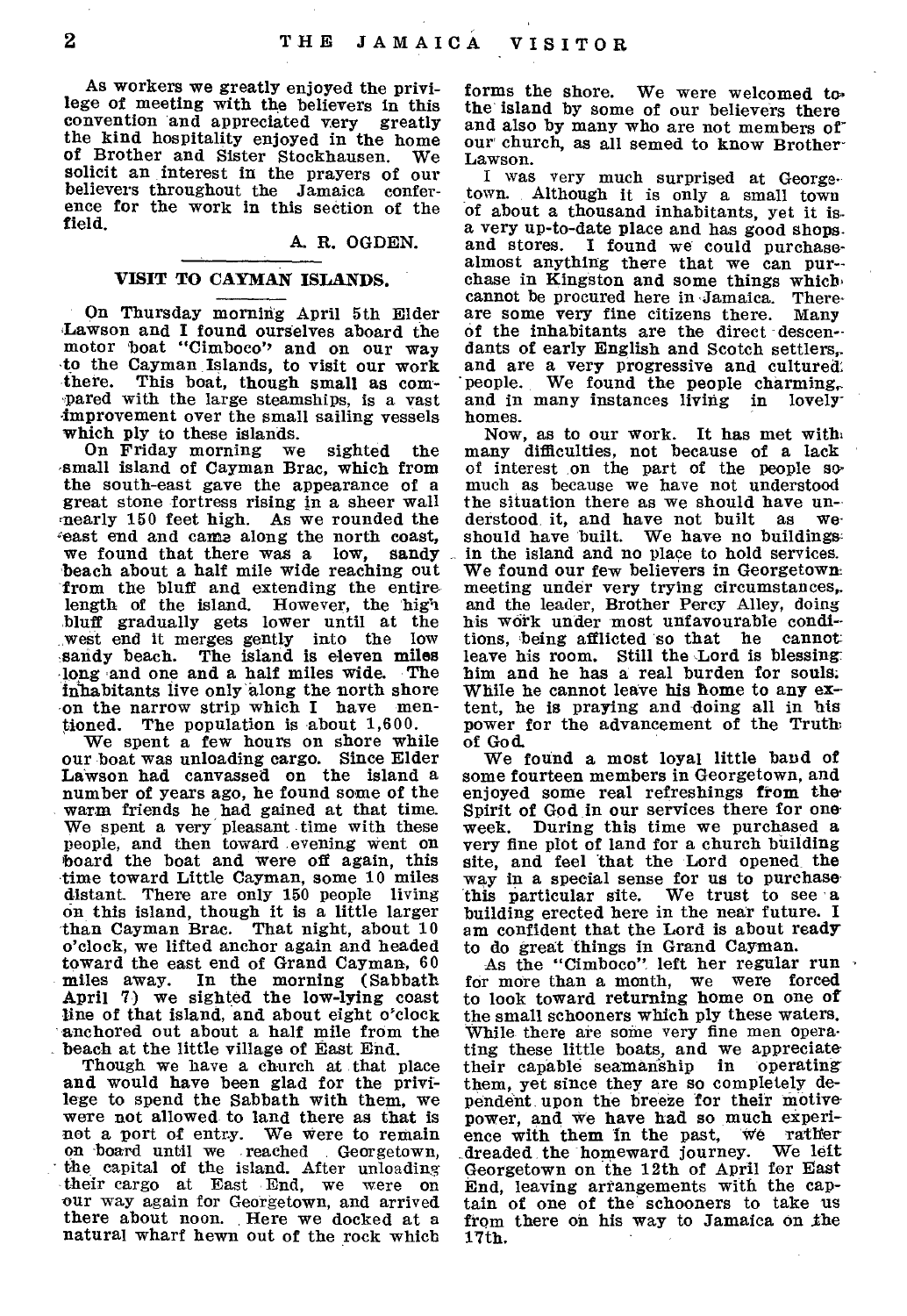We took passage in one of the 50 motor cars of the island for a place called Bodden Town, 12 miles distant from Georgetown. As this was the end of the road, we "took passage" on the backs of horses for the remainder of the distance (12 miles) to East End. We followed the miles) to East End. beach most of the way and enjoyed this horseback ride very much.

We found a good little church at East End, with about 15 members. They have :no building except a little temporary booth. Money is very scarce in that section, as the people seem to live largely from the sea, and it is only as the men folks come in from their trips after long ' intervals that there is any money in circulation. This situation makes it quite impossible for them to build their church building without some assistance. We enjoyed ourselves immensely with the dear<br>brethren and sisters at that place. They brethren and sisters at that place. are very loyal and true to God and to the Message for this time. We held meetings each night and had a large attendance<br>at each service. Backsliders were reat each service. Backsliders were claimed, and many unbelievers were very much interested in the messages borne; so that we are sure there is a great work<br>vet to be done in that district. With such yet to be done in that district. a fine company of people as we have there, we feel sure that they will continue the good work which was begun and that we shall see great improvements made in all lines. Brother Bodden is the leader at East End and is doing a good work, and has the loyal co-operation of all the -there.

We expected to leave there on the 17th of April, as we mentioned before, but the -schooner did not come until Sabbath morning, the 21st. Quite early that morning 'we heard some one running along the beach calling "Sail ho!" and knew the boat was there. Soon the entire church, as well as some of the friends we had gained while there, were gathered on the beach to see us off. It was a stormy morning, and the waves were beating high. There was quite a little uneasiness on the part of many for our safety in going out to meet the schooner, as we must go by dorry more than a half mile out to the open sea. We had a very earnest visit with the believers and a word of prayer with them, and then while many tears were<br>shed, we most regretfully bade them shed, we most regretfully adieu. Our hearts had been knit together with them, and we were loath to leave them.

We had a most thrilling experience getting out to the boat. As the little dorry dashed over the reef, a mountainous wave struck us and engulfed us. For a moment it semed that we were doomed, but by the mercies of God we got through safely and reached the schooner after a perilous trip

over the waves of a boisterous sea. When we reached-the schooner and thought we were bound for Jamaica, the captain informed us that he was returning to Georgetown, as it was too stormy for him to load his cargo of rope which he was taking on at East End.

That evening we found ourselves once more in the home of one of our believers and her sister at Georgetown, and were soon enjoying the association again of the dear people of that church. Sunday night we held a service' there and were gratified that a splendid, young woman who had wandered away from the fold of God returned to His love and care and renewed her hold on the mighty arm of the Lord. We felt that it was the Lord's doings that we had been turned back to Georgetown. On Monday a little schooner came in from Nicaragua bound for Black River via Cay-As it was not at all certain when the other boat would be able to leave, we engaged passage on this boat and at *midnight* that night, after a good meeting with the believers and friends, we bade farewell to our dear friends there and were off again on the briny deep, hoping to be safely landed on Jamaica soil within *a*  very few days, but were doomed to wait eight days from then before we reached Black River. However the Lord "works in mysterious ways his wonders to perform."

Although it is only sixty miles from Grand Cayman to Cayman Brac, it took us two days to reach there on account of the weather; but on Wednesday evening, the 25th, we anchored in a lovely little cove on Cayman Brac, and the owner of the schooner found us a pleasant lodging place, where we were to remain (as we later learned) for three days. Though, at first, impatient at the delay, we soon learned that the Lord's ways are best. We felt that it would not be best to say too much about our work but to rather prospect around for possible openings when we could place a worker on the island. Various people, however, who knew Elder Lawson, began to question us, and before we knew it we were giving the message to the people. On one evening we gave four Bible studies, and the next night held a service, besides visiting a large number of people in their homes. You may imagine our joy, when the Sabbath came, to leave six dear souls who promised to follow their Lord all the way. We are asking all our readers to pray earnestly for these dear ones on Cayman Brac, who are' the first fruits of the Message on that little island. The people there are a wonderful people, and we are sure there is a work to be done for them.

Sabbath evening we had, again, weighed anchor and soon found ourselves out on the broad sea bound for Jamaica. Three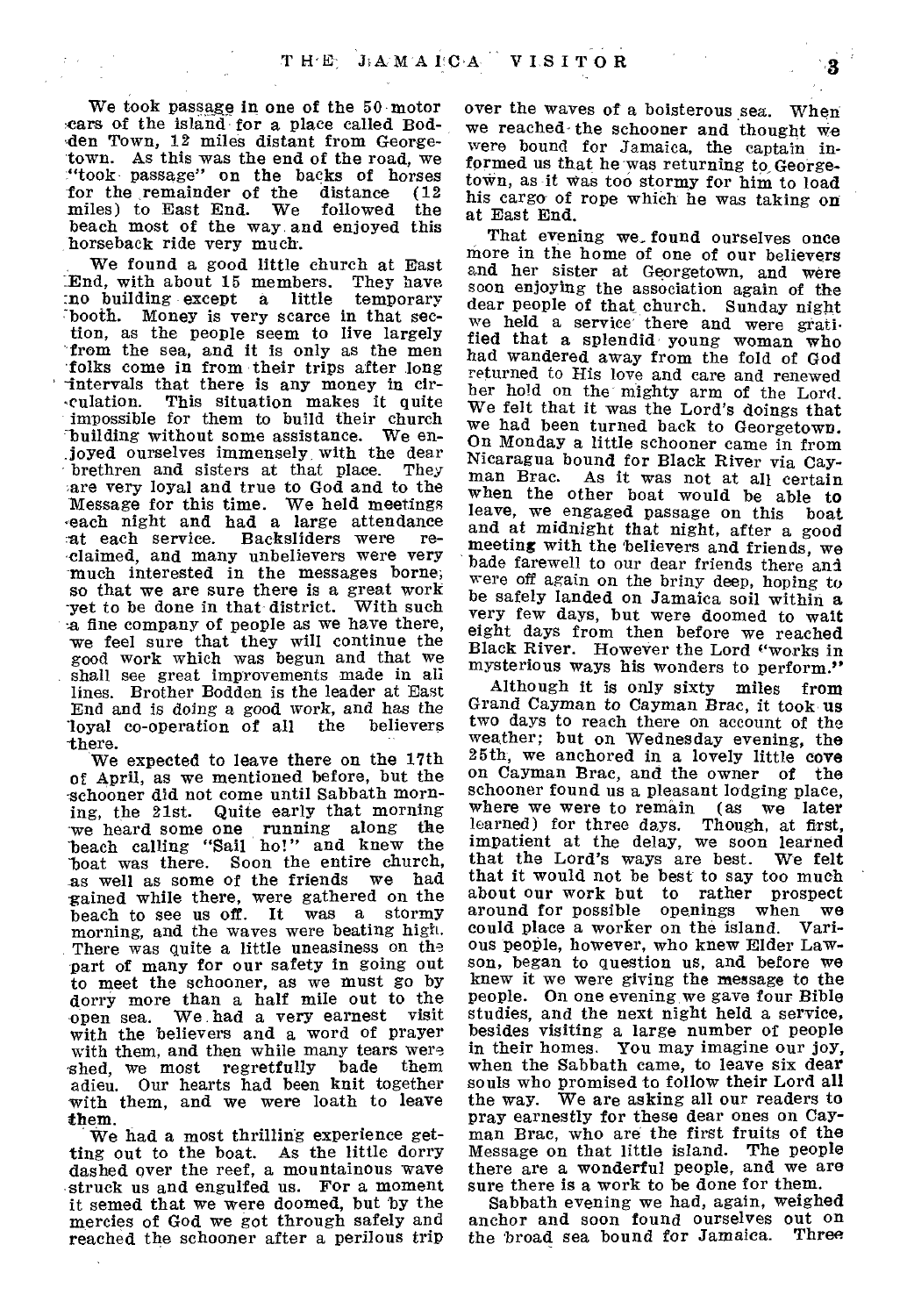days-later we anchored at Black River and the following day I was on my way to Kingston and Elder Lawson to Seaford Town.

We feel that we spent a most profitable time in the Cayman Islands. Souls were won for God, the churches were encouraged to greater activity, isolated members were visited, plans were laid for broadening the work, land was purchased for a building at Georgetown, and we gained a clearer know-<br>ledge of the needs of the field. We beledge of the needs of the field. lieve that both ourselves and the brethren with whom and for whom we laboured gained a stronger faith in our great Leader.

In closing this article we wish to solicit the earnest prayers of all for the work in these islands.

#### R. J. SYPE.

## VISITS IN CLARENDON.

During the early part of March the writer, before going to Hanover, where he is assigned special evangelical Work and the building of a new church for the March Town members, spent a profitable time with the Bird's Hill, Bryant's Hill, and Mt. Providence churches in Clarendon.

The Bird's Hill church added seven new members to their number by baptism, one of whom is an old gentleman who is experiencing bitter persecution from his wife for his new faith. He rejoices in the truth of II Timothy 2:12.

Two loyal ones followed Jesus into the watery grave at Bryant's Hill. The impression made (according to the opinion of our older members) will be fruitful of good in the near future. A new baptismal class was formed 'of bright young people. God's, blessings are following the faithful efforts of the leader and laymen in the surrounding districts. This church has<br>secured church furniture costing nearly secured church furniture costing  $20.$  The Mt.

Providence brethren have moved into their new building. There is much to be done upon it, but with the roof and doors complete they have made a decided step in advance. They are exdecided step in advance. pecting to put in the wooden sides during<br>the coming month. They have a floor They have a floor area of over eight hundred square feet. Six persons were baptized here, and there is quite a revival of missionary endeavour, which is an indication that they propose<br>to increase their numbers considerably to increase their numbers considerably during this year.

Although the writer urges active work in life and words for the reaching of the splendid goal of "Five hundred souls for 1928", he is using every care not to railroad people into the churches. He wants the message to stick and the members to stay.

G. A. ECCLES SMITH.

# KINGSTON MOTHERS' SOCIETIES.

In harmony with the Elijah message,. "He shall turn the heart of the fathers to the children and the heart of the children to their fathers," the mothers of the North Street and Kencot churches decided last March to organize in a simple way to consider the problems that all parents have in common. They meet at the respective churches on alternate Wednesday evenings and study "Parents' Lessons." After five meetings the membership has reached twenty-five in the North Street church and ten at Kencot.

The magazine, "Parents' Lessons," published monthly by the General Conference Home Commission, contains very helpful articles for study under four headings: Babyhood, first two years; Childhood, age three to nine; Preadolescence, age, ten to thirteen; Adolescence, age, thirteen to twenty.

The North Street Society is preparing a special programme for all interested fathers and mothers to be given early in. June.

# MRS. R. J. SYPE.

#### MOUNT PEACE.

"The light of the eyes rejoiceth the heart, And a good report maketh the bones fat."

On the twelfth of May we were very glad to have Elder M. Jones in our midst. After a serious, study of God's word we were privileged to observe the ordinances of the Lord's house, for which we were very glad. They point us right back to the They point us right back to the last supper He had with His disciples to commemorate His death.

On the thirteenth morning of the same month we had the privilege of seeing four dear souls who have determined to take their stand for the Truth led into the watery grave at Kew Wharf. Many peowatery grave at Kew Wharf. Many people from the neighbouring districts were in attendance, and as Elder Jones reasoned about the judgment, I am sure many people were asking this solemn question. "Men and brethren, what must we do to be saved?". I pray that the Lord will send the answer back to them, "Believe in the Lord Jesus Christ and thou shalt be Lord Jesus Christ and thou shalt be<br>saved." O Happy advent people! ;Look upward to the place where our light affilictions shall win so great a prize!

C. N. GILLIAM.

# **TWO WEEKS' SERIES OF BLESSINGS**  AT REGENT STREET.

April 8-21 proved to be a season of rich blessing for the Regent Street Church. We were privileged to have with us Elder Hubert Fletcher, whom the Lord used mightily in the revival of His people.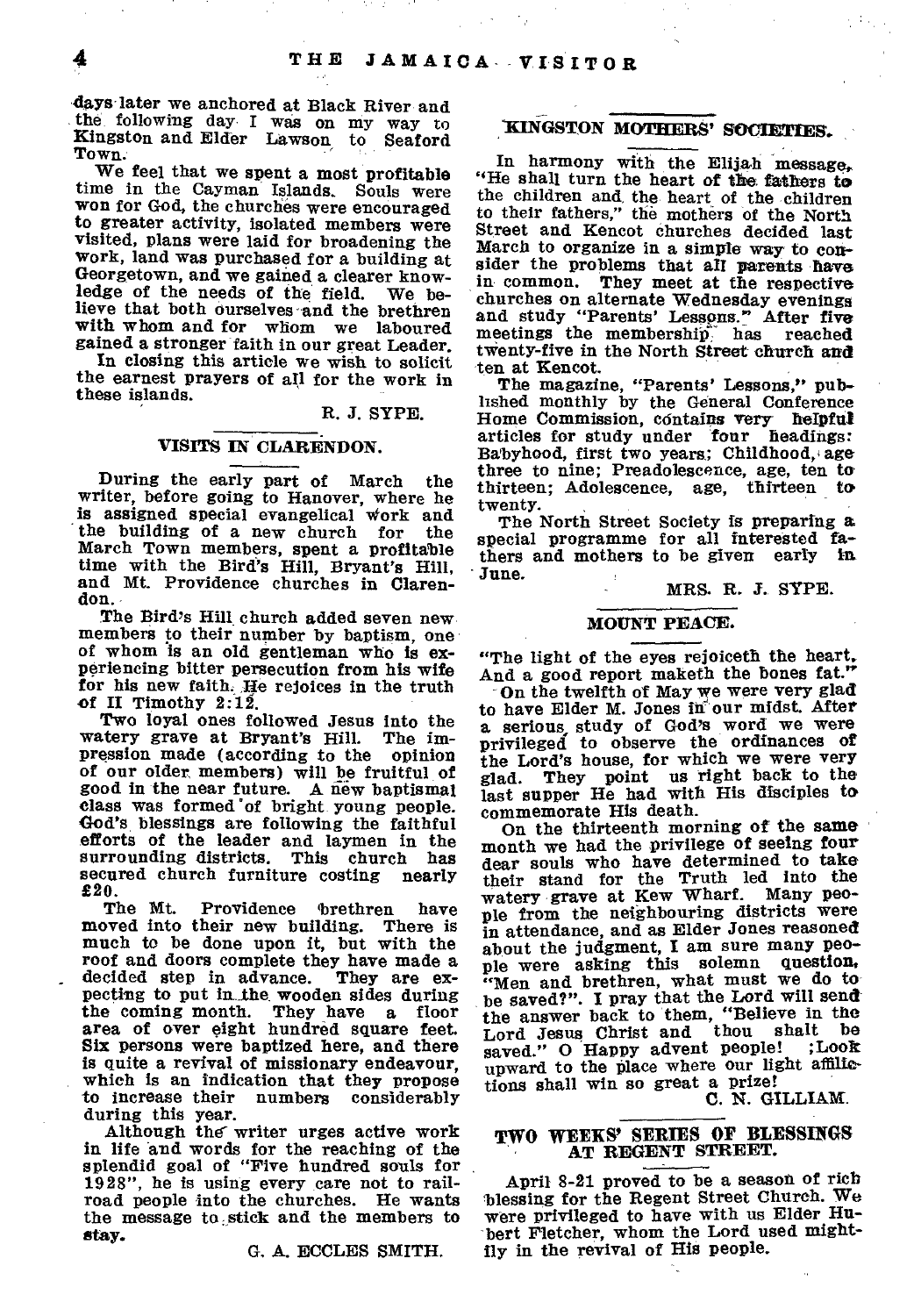We had meetings evrey night and Morning for two weeks. The main themes of the speaker's discourses during the *night* meetings were these stirring ones: "The Coming of Christ and Preparation to Meet Him;" "Noah's Ark and its Lessons", "Closing Events of Earth's History," "The Law of God the standard of the Judg-Law of God the standard of the ment" and other important Bible topics, prophetic and practical, which brought very vividly to the minds of those present the responsibility of every person and the seriousness of the time in which we are living. Hearts were touched and tendered.

**I** want to make special mention of the morning meetings which convened at 5 a.m. every day for the two weeks. Lord came preciously near to His children during these seasons of devotion. The line of thought followed in these morning meetings was, "Preparation for the Outpouring of the Holy Spirit." Morning by *morning,* step by step, in a very systematic way the steps in preparation for the "latter rain" were pointed out, and the sins that would stand in the way of receiving that outpouring, both of the individual and of the church as a whole. As the searchlight of God's Word was thrown on the life of each individual, there came *a* greater realization of the exceeding sinfulness of sin and a deep conviction to<br>every soul. Things that were hitherto Things that were hitherto considered as too trivial to think of as sin were greatly magnified and placed in their true light as stumbling blocks in the way of receiving the outpouring of the Holy Spirit. Souls were led to the foot of the cross and to a deeper plunge in the crimson fountain which cleanses us from all sin.

There has indeed been a spiritual revival in the Regent Street Church. God grant that the good work which has been begun will continue,—and show forth itself in<br>much fruit-bearing in the lives of the much fruit-bearing in the lives brethren.

For the encouragement of the readers of the "Visitor," I insert here a few of the numerous testimonies of those who were privileged to attend these seasons of blessing.

**"I** desire to express my gratitude to God for the two weeks' effort at Regent<br>Street. It was a time of deep heart-Street. It was a time of deep heart-<br>searching. We are glad to say we had We are glad to say we had<br>if the 'latter rain'. Truly the droppings of the 'latter rain'. Lord used Elder Fletcher to His glory. 'Joys are flowing like a river.' **I** pray God that He will continue to give us showers.<br>May the Lord continue to use Elder May the Lord continue Fletcher wherever he may go."

"We had a profitable two weeks' series of evangelistic meetings at the Regent Street Church, conducted by Elder Fletcher, from the 8th to the 22nd of April. The Elder preached and lectured morning and

evening each day, bringing from the Word of God some living facts; and many souls were stirred and hearts softened by these spiritual appeals.

"We are sanguine that a lasting good. effect will be produced, as crowds sat quietly night and morning to hear the refreshing streams of the words which *were* uttered in real earnestness by the servant of God. We have already seen the chagge, as several are coming forward and joining with the people of God."

The meetings were well attended morning and night, and some without our ranks were led to make the surrender and de-<br>cision to enlist among God's remnant cision to enlist among God's people.

On Thursday night of the second week of the meetings joy was brought to **our**  hearts as we witnessed the burial in baptism of ten dear souls.

Surely the time has come for that greater coming together in prayer of God's remnant pepole. As spoken of by **the**  prophet Joel, "Blow the trumpet in Zion, sanctify a fast, call a solemn assembly. Gather the people; sanctify the Congregation . . . Let the priests, the ministers of the Lord, weep between the porch and the altar, and let them say, Spare thy people, **0** Lord."—Joel 2:15-17. This injunction should come to us with all the **more**  significance as we see the day approaching. May God grant that there may **be a**  revival in every church and company **of**  the Conference.

On Tuesday night, the 18th of April, Elder Fletcher gave a very touching. and pathetic stereopticon lecture on "The,Life of Christ," interspersed by special musical selections. As the scenes of **Calvary were presented, each, felt that** he was responsible for the sufferings and cruel death of the<br>Saviour God forbid that we should Saviour. God forbid that **crucify Him** afresh by continuing **in sin.** 

#### **FRANK FLETCHER.**

**"He** who beholds the Saviour's matchless love will be elevated in thought, purified in heart, transformed in character.

#### **THREE KINDS.**

**"Three kinds** of people will be found Where'er we go the world around; And some of them are quite **renowned.**  One class will work with heart and mind, Are always sweet and always kind,

And these we call the workers. The second class will go by jerk, Sometimes they stop, sometimes they **work,**  And these we call the jerkers.

The other class will always shirk, They love to talk, they hate to work,

And these we call the shirkers."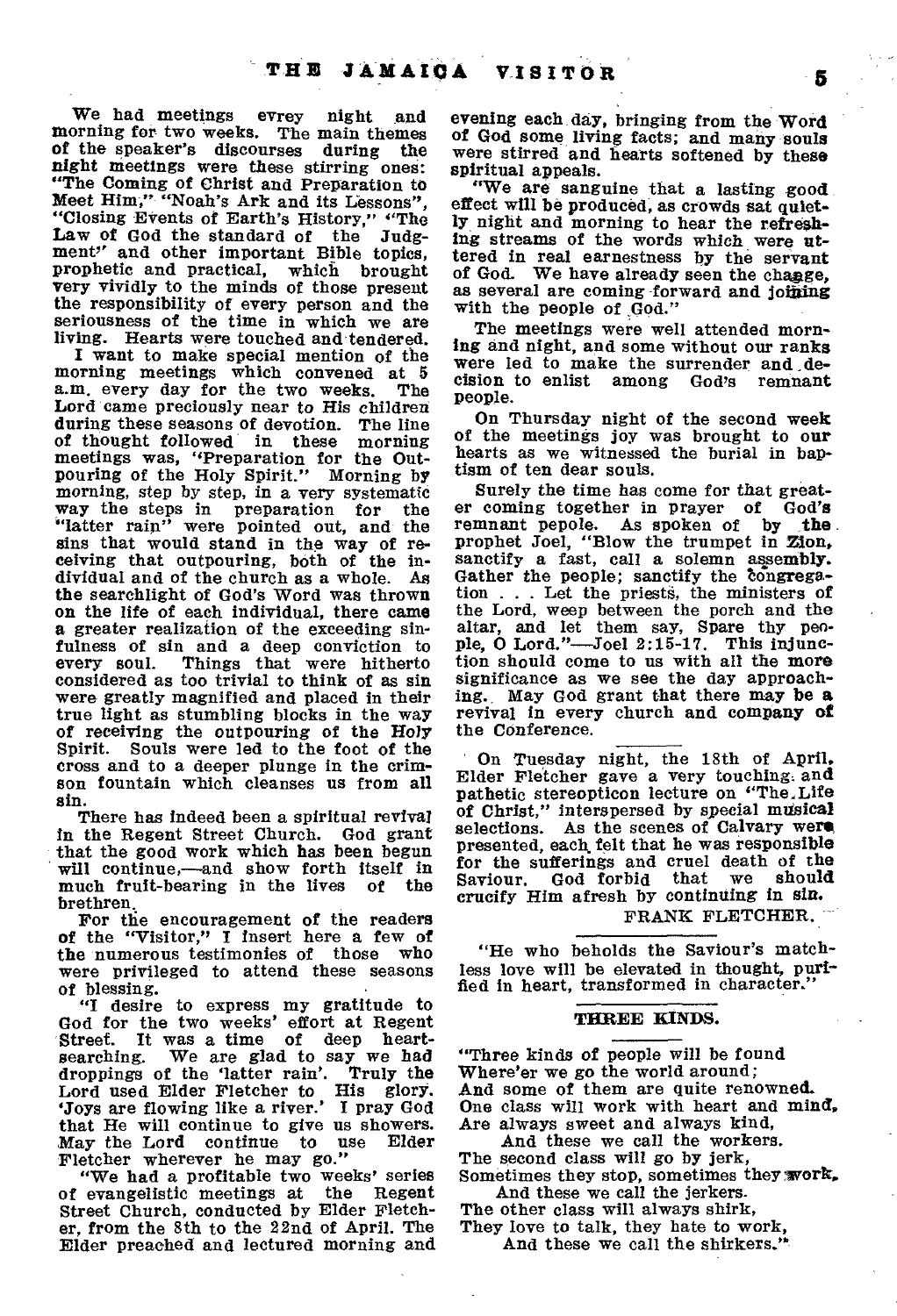

*Workers and Colportears at the Institute.* 

# THE COLPORTEUR INSTITUTE.

Great interest was shown in the book work at our recent Colporteur's Institute held in the West Indian Training College, May 7-17. Seven men came in from the field to unite with the students in studying the art of Christian Salesmanship. About twenty are definitely planning to enter the Colporteur work.

A regular programme of instruction was<br>followed. Each day vital questions were followed. Each day vital questions were<br>discussed. We had special Colporteur We had special Colporteur songs, which added much to the interest of the meetings.

Our Union Field Missionary Secretary, G. D. Raff, was with us and gave much valuable instruction. His years of exvaluable instruction. perience in the work fit him to speak with<br>authority on matters pertaining to the authority on matters pertaining circulation of our truth-filled literature.

On Wednesday morning we were glad to have Elder A. R. Ogden, president of the Antillian Union, speak at the devotional hour and at night Elder E. F. Hackman, of the General Conference Home Missionary Department, gave an interesting lecture on the "Big Week."

VVe considered the subject "Selling Seventh-day Adventist Literature as a Business," in its various phases. A quotation from the writings of Sister White emphasises the sacredness of the work;

"There is no higher work than evangelistic canvassing; for it involves the perfor-<br>mance of the highest moral duties." The mance of the highest moral duties." regular colporteurs in attendance took an active part in the institute. round table discussions on such topics, as "Gaining a Hearing", Creating a Desire', "Taking the Order," and "Delivering the Book." Actual experiences were related, and by the exchange of ideas and plans many lessons were brought out.

The field will be manned with earnest<br>loorteurs during the vacation. When Colporteurs during the vacation. You have opportunity, speak an encouraging word to them, and remember to ask God to direct in this important line of missionary endeavour.

BYRON A. MEEKER, F. M. S.

# **COLPORTEUR WORK IN THE JAMAICA CONFEREICE FOR THE MONTH OF APRIL, 1028.**

| Names               | Book           | Hrs. | <b>Orders</b> |             | Value of<br>Orders. |     |
|---------------------|----------------|------|---------------|-------------|---------------------|-----|
| Ricketts<br>B. A.   | O.D.<br>H.W.   | 120  |               | 20<br>*8    | 0                   | ៈ 0 |
| H. D. Lawrence O.D. | P.P.F.         | 68   |               | $*12$       | 0<br>0              | 0   |
| R. B. Campbell      | O.D.<br>ΗР.    | 127  | 109           | -87<br>*38  | 0<br>3              | 3   |
| A. R. Haig          | ff.W.<br>H.P.  | 88   | 40            | 49<br>$*23$ | 5<br>0              | 8   |
| E. Hurst<br>В.      | O.D.<br>P P F. | 140  | 25            | 53          | 7.                  |     |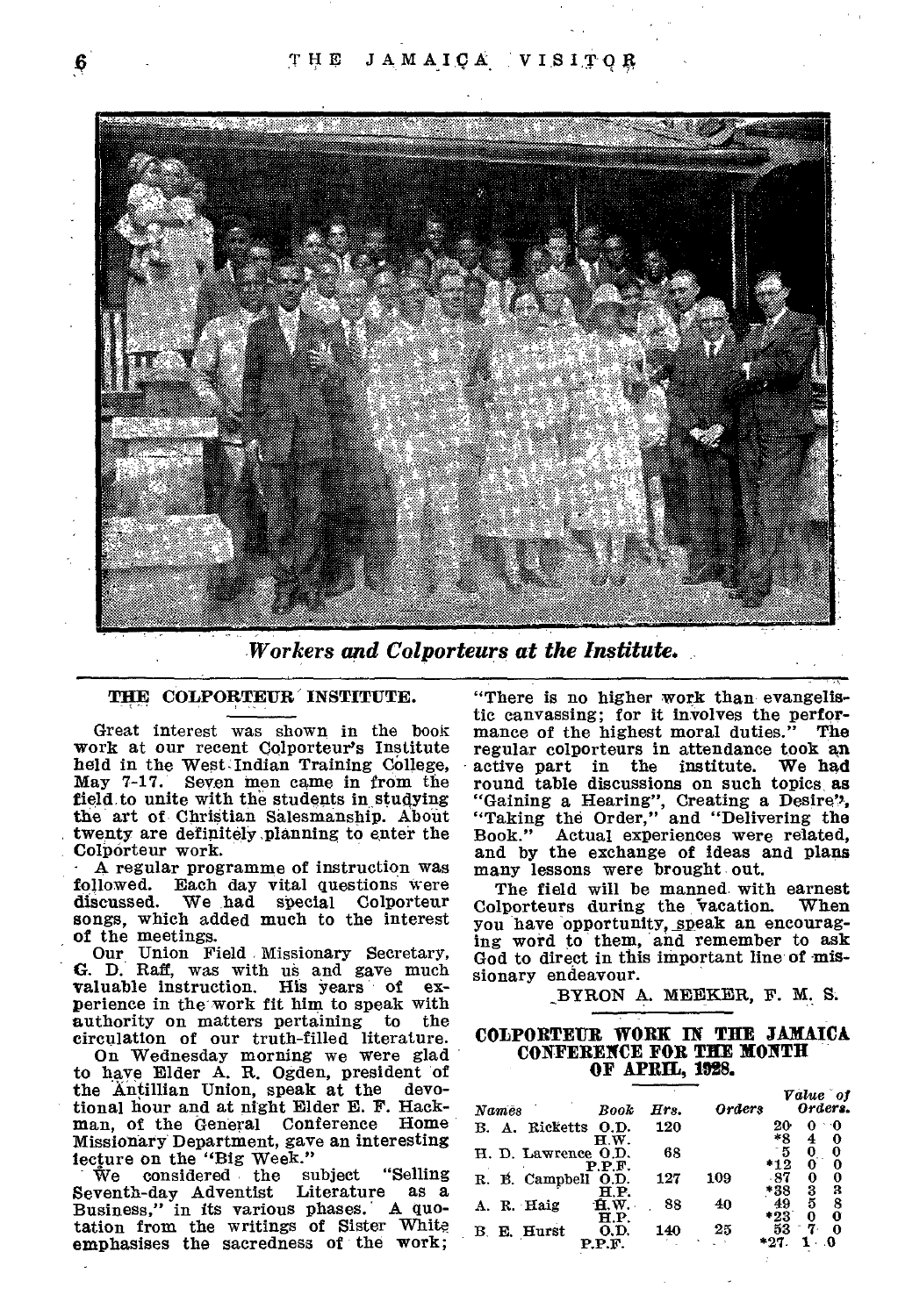THE JAMAICA VISITOR 7

# REPORT OF TITHES AND OFFERINGS **FOR MONTH OF APRIL, 1928.**

| Churches and                | Tithes                                                            | Offerings                                                        | Harvest                                                  | Vaughansfield<br>$\boldsymbol{2}$<br>0<br>$\frac{2}{2}$<br>0<br>0<br>10<br>5<br>0<br>0                                     |
|-----------------------------|-------------------------------------------------------------------|------------------------------------------------------------------|----------------------------------------------------------|----------------------------------------------------------------------------------------------------------------------------|
| Оов.                        |                                                                   |                                                                  | Ingathering.                                             | 8<br>ß.<br>010<br>0<br>0<br>Waterloo<br>6<br>0                                                                             |
| Axe and Adze                | 8<br>0 13                                                         | 0<br>6<br>41                                                     | 0<br>0<br>0                                              | $\mathbf 0$<br>0<br>0<br>0<br>8.<br>Windsor F.<br>0<br>0<br>0<br>0                                                         |
| Blue Hole                   | 2<br>$\bf{2}$<br>61                                               | $\frac{2}{2}$<br>0<br>6                                          | 0<br>0<br>0                                              | g.<br>White Hill<br>2<br>11<br>$\frac{13}{01}$<br>$\bf{0}$<br>0<br>$\theta$<br>10 <sub>4</sub><br>0<br>2<br>$\overline{2}$ |
| Bellas Gate                 | 0<br>13<br>3                                                      | 0<br>3                                                           | 0<br>0<br>0                                              | 0<br>41 16<br>11<br>9<br>Isol,<br>0                                                                                        |
| Ballimonay                  | 0<br>0<br>0                                                       | 0<br>0<br>0                                                      | 0<br>0<br>0                                              | £238 12<br>2<br>0<br>Totals<br>51<br>66 18<br>0<br>0                                                                       |
| Beverley                    | $\bf{0}$<br>$\Omega$<br>0                                         | 0<br>0<br>0                                                      | 0<br>0<br>0                                              |                                                                                                                            |
| Bird's Hill                 | 3<br>91<br>12<br>2                                                | 6<br>0<br>16<br>0<br>13                                          | 0<br>0<br>0<br>0<br>0<br>0                               |                                                                                                                            |
| Bagbie<br>Belfield          | 8<br>$5\pm$<br>4<br>5 11                                          | 11<br>0<br>4 <sub>2</sub>                                        | 0<br>0<br>0                                              | J. W. GROUNDS, Treas.                                                                                                      |
| Bonny Gate                  | 9<br>34<br>0                                                      | $\frac{18}{5}$<br>64<br>0                                        | 0<br>0                                                   |                                                                                                                            |
| Bluefields                  | 0<br>0                                                            | 0<br>11<br>0                                                     | $\begin{smallmatrix} 0 \\ 0 \end{smallmatrix}$<br>0<br>0 | SABBATH SCHOOL DEPARTMENT.                                                                                                 |
| BryantHill                  | $\frac{0}{7}$<br>4<br>6                                           | $\frac{2}{0}$<br>14<br>51                                        | 0<br>0<br>0                                              |                                                                                                                            |
| Brown's Town                | 0<br>0                                                            | 0<br>0                                                           | ō<br>Ō<br>$\bf{0}$                                       |                                                                                                                            |
| Beeston Spring              | 0<br>3<br>3<br>5<br>0                                             | $\bf{0}$<br>$\bf{4}$<br>1                                        | $\bf{0}$<br>0<br>$\bf{0}$                                | THE JAMAICA SABBATH SCHOOLS                                                                                                |
| <b>Brittonville</b>         | 7<br>0                                                            | $\bf{0}$<br>0<br>0                                               | 0<br>0<br>0                                              |                                                                                                                            |
| Carron Hall                 | 0<br>0<br>0                                                       | 0<br>0<br>0                                                      | 0<br>0<br>U                                              | Through the hills of fair Jamaica,                                                                                         |
| Canaan                      | 13<br>1<br>14                                                     | 3<br>1<br>15                                                     | 0<br>0<br>0<br>$\theta$                                  | In the towns, and valleys too,                                                                                             |
| Contented Hall              | 1<br>9<br>11<br>2<br>82<br>13                                     | 41<br>1<br>1<br>0<br>12<br>43                                    | 0<br>0<br>0<br>$\bf{0}$<br>0                             | Little groups of staunch believers<br>Every Sabbath brings to view.                                                        |
| Craig<br>Campbell's C.      | 0<br>$\mathbf 0$<br>0                                             | 0<br>0<br>0                                                      | 0<br>0<br>0                                              |                                                                                                                            |
| Coleyville                  | 0<br>$\bf{0}$<br>0                                                | 0<br>0<br>$\bf{0}$                                               | $\bf{0}$<br>0<br>0                                       | In the large towns we have churches,                                                                                       |
| Duxes.                      | 0<br>0<br>0                                                       | 0<br>0<br>0                                                      | 0<br>0<br>0                                              | Workers organized in bands,                                                                                                |
| Darliston                   | 3<br>9<br>01                                                      | 1<br>4<br>$11\frac{1}{2}$                                        | 0<br>0<br>0                                              | Counsel oft by learned leaders                                                                                             |
| Devon                       | 0<br>$\bf{0}$<br>0                                                | 0<br>$\bf{0}$<br>0                                               | 0<br>0<br>0                                              | Who have roamed in foreign lands.                                                                                          |
| Dalvey                      | 0<br>.0<br>0                                                      | 0<br>0<br>0                                                      | 0<br>0<br>0                                              |                                                                                                                            |
| Everton Park                | 0<br>0<br>0                                                       | 0<br>0<br>0                                                      | 0<br>0<br>0                                              | There the Sabbath-schools are prospering;<br>Numbers surely should inspire.                                                |
| East End                    | 17<br>0<br>1                                                      | 11<br>0<br>61                                                    | $\bf{0}$<br>0<br>0                                       |                                                                                                                            |
| Florence Hill               | 0<br>0<br>0                                                       | 0<br>0<br>0                                                      | 0<br>0<br>0                                              | And our daily lesson study<br>Leads our minds to values higher.                                                            |
| Flower Hill<br>Fustic Grove | 0<br>0<br>0<br>0<br>0                                             | 0<br>0<br>0<br>0<br>0<br>0                                       | 0<br>0<br>0<br>0<br>0<br>0                               |                                                                                                                            |
| Goshen                      | 0<br>0<br>0<br>0                                                  | 0<br>0<br>0                                                      | 0<br>0<br>0                                              | Offerings, too, are largely given;                                                                                         |
| Glengoffe                   | 1<br>1<br>34                                                      | 0<br>15                                                          | 0<br>0<br>0                                              | But our hearts with longing thrill,                                                                                        |
| Guy's Hill                  | 2<br>18<br>33                                                     | $\begin{smallmatrix} 73 \\[-4pt] 64 \end{smallmatrix}$<br>1<br>0 | 0<br>0<br>0                                              | When we often heard the call made                                                                                          |
| Grove Town                  | $\bf{0}$<br>0<br>0                                                | 0<br>0                                                           | 0<br>0<br>0                                              | That our offerings cannot fill:                                                                                            |
| George Town                 | 3<br>6                                                            | $\frac{0}{3}$<br>13<br>11                                        | 0<br>0<br>0                                              |                                                                                                                            |
| Grantsville                 | $\begin{array}{c} \n7 \\ 17 \\ 15\n\end{array}$<br>0<br>4         | $\frac{0}{1}$<br>6<br>$\tau_2$                                   | 0<br>0<br>0                                              | Calls for men with clear-cut vision,                                                                                       |
| Hart Hill<br>Hill Top       | $3\frac{1}{2}$<br>5                                               | 7<br>62                                                          | 0<br>0<br>0                                              | Calls for men to blaze the way,                                                                                            |
|                             | 0<br>0<br>0                                                       | $\bf{0}$<br>0<br>0                                               | 0<br>0<br>0                                              | Calls for means to take the message<br>Where the darkness still holds sway.                                                |
| Hector's River              | 0<br>0<br>0                                                       | 0<br>0<br>0                                                      | 0<br>0<br>0<br>0                                         |                                                                                                                            |
| Jack's River                | 0<br>0<br>0<br>17<br>3                                            | 0<br>0<br>0<br>0<br>9<br>1                                       | 0<br>0<br>0<br>0<br>0                                    | We are proud of our town churches,                                                                                         |
| Jointwood<br>Kingston       | $\frac{4}{3}$<br>3                                                | 10<br>41                                                         | 0<br>0<br>0                                              | With their faithfulness and zeal,                                                                                          |
| Kencot                      | 15<br>41                                                          | $4\bar{2}$                                                       | 0<br>0<br>0                                              | With their loyalty of purpose                                                                                              |
| Lamb's River                | $\begin{smallmatrix} 6\bar{3}\ 3\ 2 \end{smallmatrix}$<br>14<br>6 | $\frac{1}{15}$<br>$\frac{2}{1}$<br>0                             | 0<br>0<br>0                                              | Which their generous gifts reveal.                                                                                         |
| Linstead                    | 0<br>8<br>1,                                                      | $\frac{12}{11}$<br>0<br>53                                       | 0<br>0<br>0                                              |                                                                                                                            |
| Long Bay                    | 0<br>0<br>1                                                       | 0<br>0                                                           | 0<br>0<br>0                                              | But there's other cause for gladness;                                                                                      |
| Little London               | 0<br>14<br>6                                                      | $\boldsymbol{2}$<br>0<br>4                                       | 0<br>9<br>0                                              | Think you this is all we claim;                                                                                            |
| Montego Bay                 | $\frac{4}{3}$<br>19<br>1}                                         | š<br>1<br>11                                                     | 0<br>0<br>0<br>0                                         | Think the larger towns and cities<br>Only, have the chosen name?                                                           |
| Mt. Providence              | 15<br>0<br>0                                                      | 03<br>14<br>0<br>0<br>0<br>6                                     | 0<br>0<br>0<br>0<br>0                                    |                                                                                                                            |
| Mt. Peace<br>Mt. Carey      | 0<br>5<br>$1\overline{3}$<br>$\overline{\mathbf{2}}$<br>12        | 02<br>0<br>16                                                    | $\bf{0}$<br>0                                            | Nay, in many a tiny hamlet,                                                                                                |
| Mile End                    | 0<br>$\bf{0}$<br>0                                                | 0<br>$\bf{0}$<br>0                                               | $\boldsymbol{0}$<br>0<br>0                               | And on many a distant hill,                                                                                                |
| Manchioneal                 | 5<br>1<br>1                                                       | 14<br>4<br>0                                                     | $\mathbf 0$<br>0<br>0                                    | There are those who keep the Sabbath,                                                                                      |
| March Town                  | 4                                                                 | 17<br>3<br>1                                                     | 0<br>$\mathbf 0$<br>0                                    | Striving to obey God's will.                                                                                               |
| Mandeville                  | $\frac{18}{5}$<br>$\frac{51}{3}$<br>15                            | 7<br>5<br>91                                                     | $\bf{0}$<br>0<br>0                                       |                                                                                                                            |
| Moor Park                   | 0<br>$\bf{0}$<br>0                                                | 0<br>0<br>0                                                      | 0<br>0<br>0                                              | Every Sabbath sees them faithful,                                                                                          |
| Mahogany G.                 | 0<br>$\bf{0}$<br>0                                                | 3<br>9<br>0                                                      | 0<br>0<br>0                                              | Keeping still God's holy rule,                                                                                             |
| Newport                     | $\bf{0}$<br>0<br>0                                                | Ò<br>0<br>0                                                      | 0<br>0<br>0                                              | Studying with unswerving fealty,                                                                                           |
| Newell                      | $\boldsymbol{2}$<br>17<br>6                                       | 5<br>0<br>12                                                     | $\mathbf 0$<br>0<br>0<br>0                               | In their tiny Sabbath-school,                                                                                              |
| Norway                      | 0<br>0<br>0<br>0<br>0                                             | $\bf{0}$<br>0<br>0<br>0<br>0<br>0                                | 0<br>0<br>0<br>0<br>0                                    |                                                                                                                            |
| New Roads<br>Old Harbour    | 0<br>0<br>0<br>0                                                  | 0<br>0<br>0                                                      | $\bf{0}$<br>0<br>0                                       | Without churches, friends, or leaders,<br>Without music, helps, or books,                                                  |
| Orange                      | 0<br>$\overline{\mathbf{4}}$<br>11                                | 0<br>7<br>0                                                      | 0<br>0<br>0                                              | Yet unswerving in their purpose                                                                                            |
| Prospect                    | 0<br>0<br>0                                                       | $\bf{0}$<br>0<br>0                                               | 0<br>0<br>0                                              | Not a point to overlook.                                                                                                   |
| Port Antonio                | 5<br>11<br>0                                                      | $\frac{3}{2}$<br>3<br>0                                          | 0<br>0<br>0                                              |                                                                                                                            |
| Porus                       | 3<br>6<br>8                                                       | 1<br>9                                                           | 0<br>0<br>0                                              | Days and weeks and months pass by them.                                                                                    |
| Port Maria                  | 0<br>0<br>0                                                       | 0<br>0<br>0                                                      | 0<br>0<br>0                                              | These dear isolated bands,                                                                                                 |
| Riversdale                  | 1<br>18<br>81                                                     | 0<br>9<br>10}                                                    | 0<br>0<br>0                                              | And they never see a preacher,                                                                                             |
| Race Course                 | $\frac{0}{7}$<br>0<br>0                                           | 0<br>0<br>0                                                      | 0<br>0<br>0                                              | Or can clasp a brother's hand.                                                                                             |
| Regent Street               | 74<br>19<br>0<br>0<br>0                                           | 2<br>13<br>51<br>0<br>0<br>0                                     | 0<br>0<br>0<br>0<br>0<br>0                               |                                                                                                                            |
| Spring Garden<br>Sheffield  | 0<br>8<br>9                                                       | 4<br>0                                                           | 0<br>0<br>0                                              | Many stand 'gainst opposition,<br>E'en deserted by their own,                                                              |
| Spanish Town                | 6<br>7<br>0                                                       | 3<br>7<br>1<br>14                                                | 0<br>0<br>0                                              | But the power above uplifts them,                                                                                          |
| St. Ann's Bay               | 1 12<br>11                                                        | 0<br>13<br>53                                                    | 0<br>0<br>0                                              | And unites them to the throne :                                                                                            |
|                             |                                                                   |                                                                  |                                                          |                                                                                                                            |

| Miscellaneous                                          |                              |              |                             | 43<br>$*42$      |          | $8-$<br>101 | Churches and<br>$\mathbf{\mathit{Cos.}}$                                                                  |                                  | <b>Tithes</b> |         | Offerings     |                                                                                                                                                                                                                                                                                                                                                | Ingathering. | Harvest |           |
|--------------------------------------------------------|------------------------------|--------------|-----------------------------|------------------|----------|-------------|-----------------------------------------------------------------------------------------------------------|----------------------------------|---------------|---------|---------------|------------------------------------------------------------------------------------------------------------------------------------------------------------------------------------------------------------------------------------------------------------------------------------------------------------------------------------------------|--------------|---------|-----------|
| *Value of Deliveries                                   |                              | $-543$       | 174                         | 258<br>$*15010$  | $\Omega$ | 4<br>15     | Southfield<br>Santa Cruz<br>Seaford Town<br>Sav-la-Mar<br>0                                               | 1 16 11<br>$0 - 19$<br>1.15<br>6 | ā<br>6        | 0.<br>в | 13<br>-5<br>я | 18<br>4                                                                                                                                                                                                                                                                                                                                        |              |         |           |
| REPORT<br>of<br>FOR MONTH OF APRIL. 1928.              | <b>TITHES</b>                |              | B. A. MEEKER. F.M.S.<br>AND | <b>OFFERINGS</b> |          |             | Swift River<br>- 01<br>Springfield<br>o<br>Sherwood C.<br>-0<br>Sherwood F.<br>Trinity ville<br>Ω<br>Troy | в<br>14                          | 94<br>04      |         |               | 33<br>52                                                                                                                                                                                                                                                                                                                                       |              |         |           |
| Churches and<br>$\cos$ .                               | Tithes                       |              | <b>Offerings</b>            | Ingathering.     |          | Harvest     | Tuscany<br>Upper Rgt. St.<br>Vaughansfield<br>0<br>Waterloo<br>0                                          | 10                               | 10<br>6       |         |               | 2                                                                                                                                                                                                                                                                                                                                              |              |         | В.        |
| Axe and Adze<br>Blue Hole<br>Bellas Gate<br>Ballimonav | 13<br>0<br>2<br>2<br>13<br>Ω | 8<br>υ<br>61 | 6<br>6<br>2                 | 4ż               |          | 0           | Windsor F.<br>White Hill<br>Isol.<br>41                                                                   | Ð<br>16                          | 102<br>12     | 0<br>2  | 11<br>я       | 12<br>03                                                                                                                                                                                                                                                                                                                                       | 0<br>0       |         | B. .<br>Œ |
| <b>Beverley</b><br>Bird's Hill<br>ma akta              | 12<br>2                      | 91           | 16                          |                  |          |             | £238 12<br>Totals                                                                                         |                                  | 51<br>$\sim$  | 66 18   |               | $\Omega$<br>$\mathbf{M}$ $\mathbf{M}$ $\mathbf{M}$ $\mathbf{M}$ $\mathbf{M}$ $\mathbf{M}$ $\mathbf{M}$ $\mathbf{M}$ $\mathbf{M}$ $\mathbf{M}$ $\mathbf{M}$ $\mathbf{M}$ $\mathbf{M}$ $\mathbf{M}$ $\mathbf{M}$ $\mathbf{M}$ $\mathbf{M}$ $\mathbf{M}$ $\mathbf{M}$ $\mathbf{M}$ $\mathbf{M}$ $\mathbf{M}$ $\mathbf{M}$ $\mathbf{M}$ $\mathbf{$ | 0            |         | 20        |

# 0 *SABBATH SCHOOL DEPARTMENT.*

#### THE JAMAICA SABBATH SCHOOLS